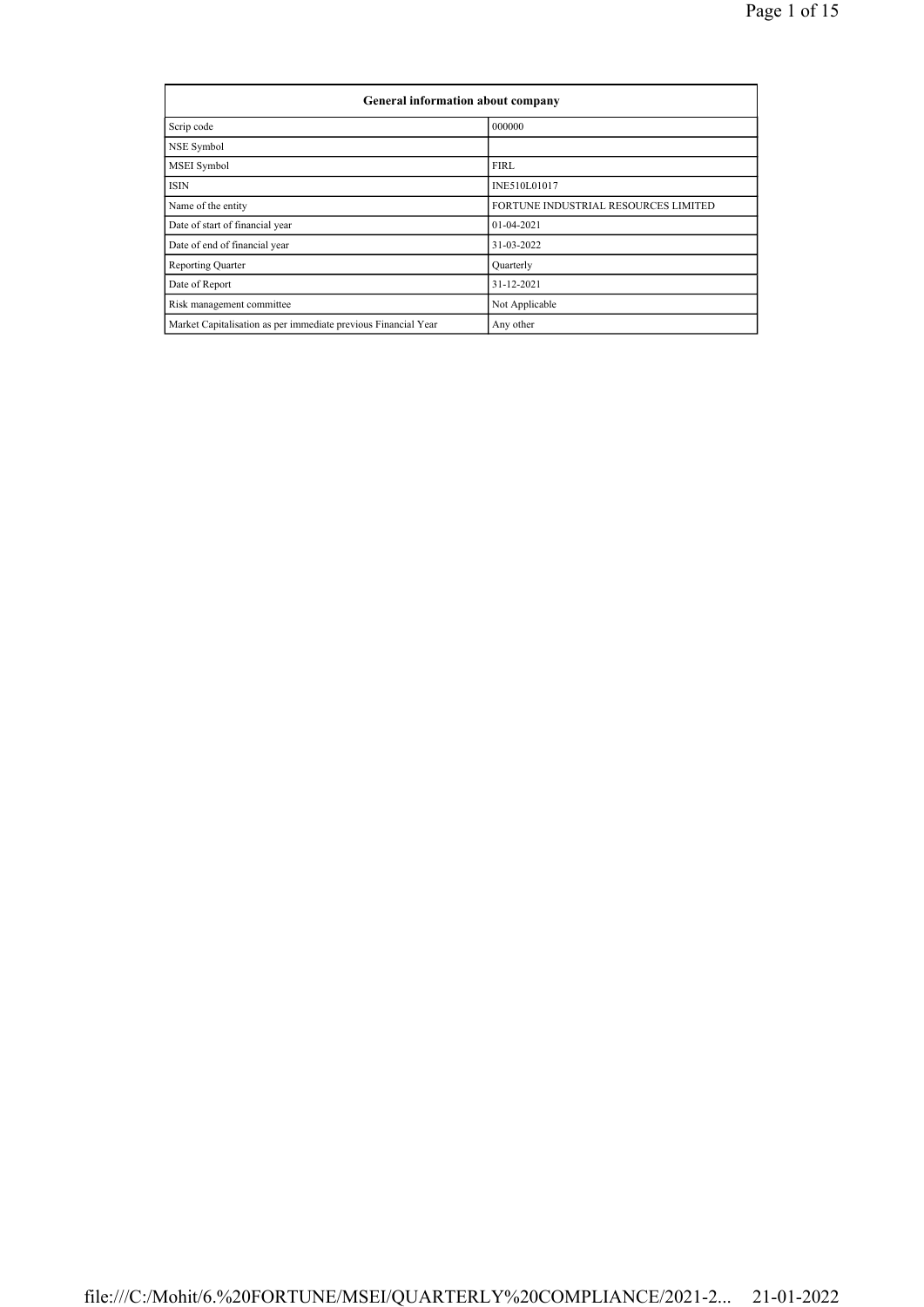|          |                                                        |                                                                      |                                                       |                            |                                    |                          |                                                                                                      |                                             | <b>Annexure I</b>                        |                                             |                      |                                            |                                                                                                                                                |                                                                                                                                                                   |                                                                                                                                                                           |                                                                                                                                                                                                            |
|----------|--------------------------------------------------------|----------------------------------------------------------------------|-------------------------------------------------------|----------------------------|------------------------------------|--------------------------|------------------------------------------------------------------------------------------------------|---------------------------------------------|------------------------------------------|---------------------------------------------|----------------------|--------------------------------------------|------------------------------------------------------------------------------------------------------------------------------------------------|-------------------------------------------------------------------------------------------------------------------------------------------------------------------|---------------------------------------------------------------------------------------------------------------------------------------------------------------------------|------------------------------------------------------------------------------------------------------------------------------------------------------------------------------------------------------------|
|          |                                                        |                                                                      |                                                       |                            |                                    |                          | Annexure I to be submitted by listed entity on quarterly basis                                       |                                             |                                          |                                             |                      |                                            |                                                                                                                                                |                                                                                                                                                                   |                                                                                                                                                                           |                                                                                                                                                                                                            |
|          |                                                        | <b>I. Composition of Board of Directors</b>                          |                                                       |                            |                                    |                          |                                                                                                      |                                             |                                          |                                             |                      |                                            |                                                                                                                                                |                                                                                                                                                                   |                                                                                                                                                                           |                                                                                                                                                                                                            |
|          |                                                        | Disclosure of notes on composition of board of directors explanatory |                                                       |                            |                                    |                          |                                                                                                      |                                             |                                          |                                             |                      |                                            |                                                                                                                                                |                                                                                                                                                                   |                                                                                                                                                                           |                                                                                                                                                                                                            |
|          | Whether the listed entity has a Regular Chairperson No |                                                                      |                                                       |                            |                                    |                          |                                                                                                      |                                             |                                          |                                             |                      |                                            |                                                                                                                                                |                                                                                                                                                                   |                                                                                                                                                                           |                                                                                                                                                                                                            |
|          |                                                        |                                                                      |                                                       |                            |                                    |                          |                                                                                                      |                                             |                                          | Whether Chairperson is related to MD or CEO |                      | No                                         |                                                                                                                                                |                                                                                                                                                                   |                                                                                                                                                                           |                                                                                                                                                                                                            |
| the<br>Æ | PAN                                                    | <b>DIN</b>                                                           | Category 1<br>of directors                            | Category 2<br>of directors | Category Date<br>3 of<br>directors | of<br>Birth              | Whether<br>special<br>resolution<br>passed?<br>[Refer Reg.<br>$17(1A)$ of<br>Listing<br>Regulations] | Date of<br>passing<br>special<br>resolution | <b>Initial Date</b><br>of<br>appointment | Date of Re-<br>appointment                  | Date of<br>cessation | Tenure<br>of<br>director<br>(in<br>months) | No of<br>Directorship<br>in listed<br>entities<br>including<br>this listed<br>entity (Refer<br>Regulation<br>17A of<br>Listing<br>Regulations) | No of<br>Independent<br>Directorship<br>in listed<br>entities<br>including<br>this listed<br>entity (Refer<br>Regulation<br>$17A(1)$ of<br>Listing<br>Regulations | Number of<br>memberships<br>in Audit/<br>Stakeholder<br>Committee<br>(s) including<br>this listed<br>entity (Refer<br>Regulation<br>$26(1)$ of<br>Listing<br>Regulations) | No of post<br>of<br>Chairperson<br>in Audit/<br>Stakeholder<br>Committee<br>held in listed<br>entities<br>including<br>this listed<br>entity (Refer<br>Regulation<br>$26(1)$ of<br>Listing<br>Regulations) |
| V<br>AL  | ABOPA4675N                                             | 00282059                                                             | Non-<br>Executive -<br>Non<br>Independent<br>Director | Not<br>Applicable          |                                    | $05 -$<br>$12 -$<br>1963 | NA                                                                                                   |                                             | 15-02-2010                               |                                             |                      | 145                                        | 2                                                                                                                                              | $\mathbf{0}$                                                                                                                                                      | 3                                                                                                                                                                         | $\theta$                                                                                                                                                                                                   |
| T        | ATGPG7223K                                             | 08153024                                                             | Executive<br>Director                                 | Chairperson                |                                    | $03 -$<br>$11-$<br>1990  | NA                                                                                                   |                                             | 25-05-2018                               |                                             |                      | 44                                         |                                                                                                                                                | $\mathbf{0}$                                                                                                                                                      |                                                                                                                                                                           | $\mathbf{0}$                                                                                                                                                                                               |
|          | ALMPG6929K                                             | 07656139                                                             | Non-<br>Executive -<br>Independent<br>Director        | Not<br>Applicable          |                                    | $27 -$<br>$08 -$<br>1987 | NA                                                                                                   |                                             | 14-11-2016                               | 14-11-2021                                  |                      | 62                                         |                                                                                                                                                |                                                                                                                                                                   | $\Omega$                                                                                                                                                                  |                                                                                                                                                                                                            |
|          | DZZPK2852K                                             | 08248219                                                             | Non-<br>Executive -<br>Independent<br>Director        | Not<br>Applicable          |                                    | $04 -$<br>$06 -$<br>1989 | NA                                                                                                   |                                             | 26-09-2018                               |                                             |                      | 40                                         |                                                                                                                                                |                                                                                                                                                                   |                                                                                                                                                                           |                                                                                                                                                                                                            |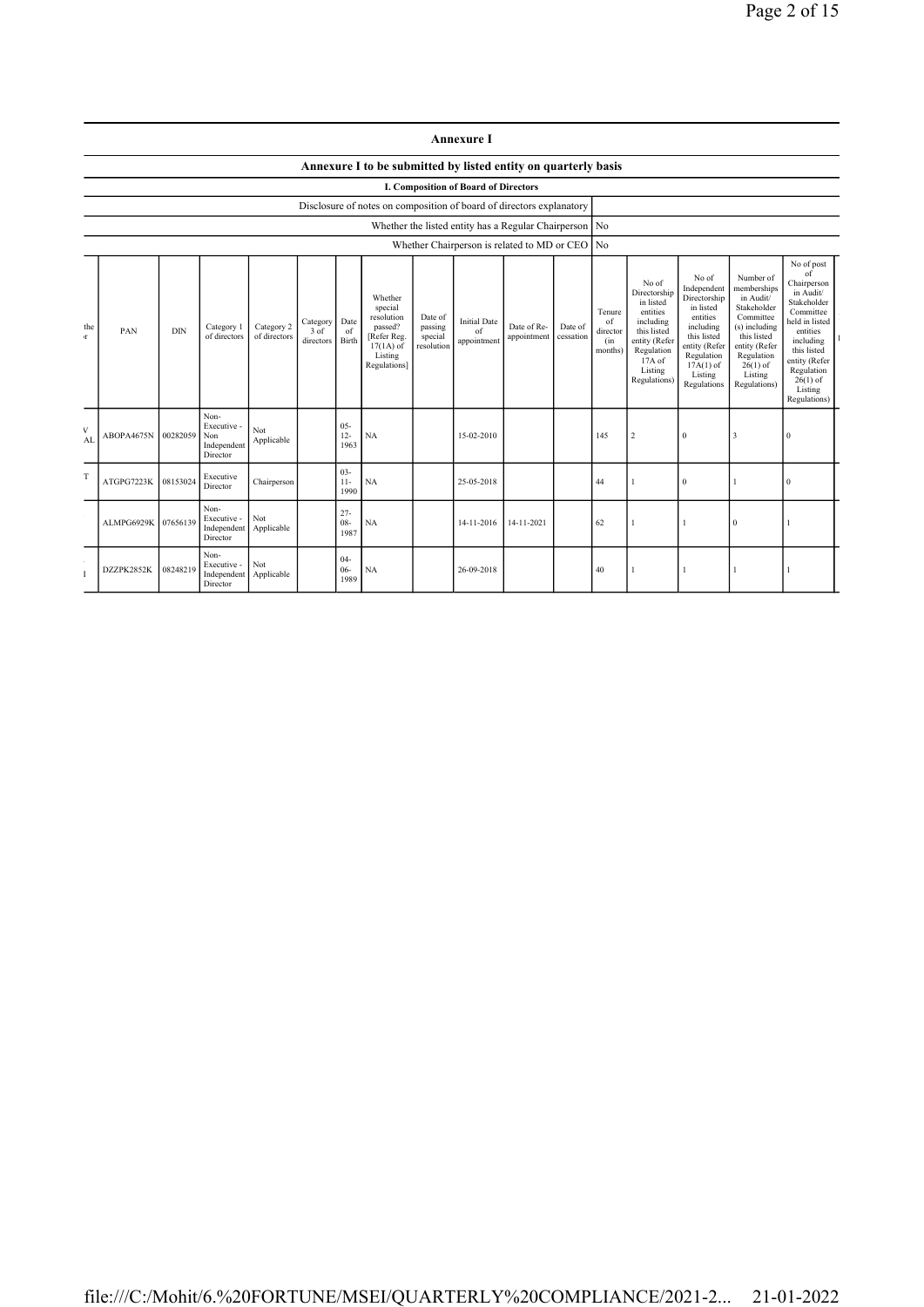|                | <b>Audit Committee Details</b>                                                                                                          |                                                          |                                             |             |                  |  |  |
|----------------|-----------------------------------------------------------------------------------------------------------------------------------------|----------------------------------------------------------|---------------------------------------------|-------------|------------------|--|--|
|                |                                                                                                                                         | Whether the Audit Committee has a Regular Chairperson No |                                             |             |                  |  |  |
| Sr             | Name of Committee<br><b>DIN</b><br>Category 2 of<br>Date of<br>Category 1 of directors<br>directors<br>Number<br>Appointment<br>members |                                                          | Date of<br>Cessation                        | Remarks     |                  |  |  |
|                | 07656139                                                                                                                                | PANKAJ GUPTA                                             | Non-Executive - Independent<br>Director     | Chairperson | $01 - 07 - 2017$ |  |  |
| $\overline{c}$ | 00282059                                                                                                                                | <b>SANJEEV</b><br>AGRAWAL                                | Non-Executive - Non<br>Independent Director | Member      | 30-09-2010       |  |  |
| 3              | 08248219                                                                                                                                | VICKKY KUMARI                                            | Non-Executive - Independent<br>Director     | Member      | 26-09-2018       |  |  |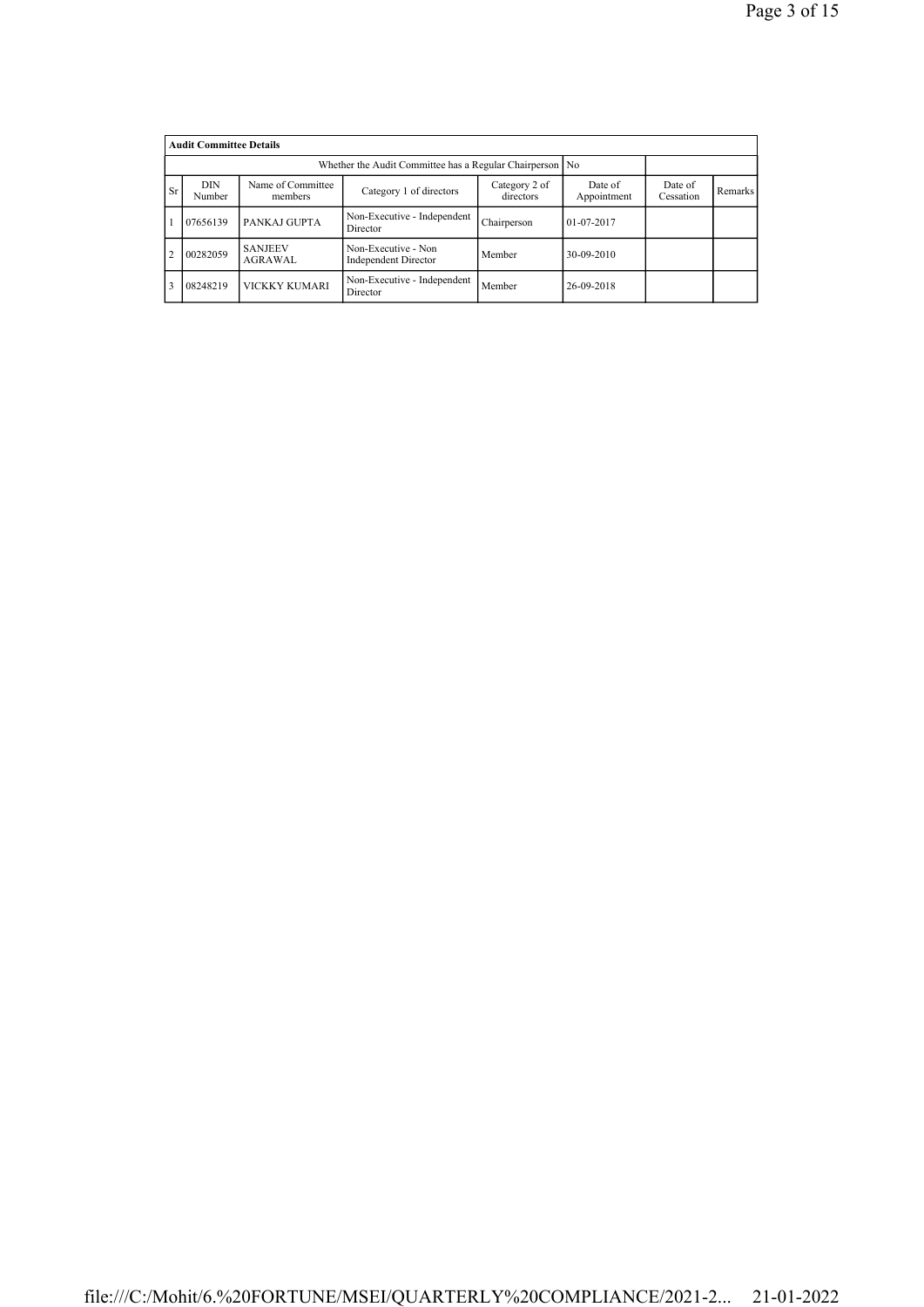|           |                      | Nomination and remuneration committee                                          |                                             |                      |                  |  |  |
|-----------|----------------------|--------------------------------------------------------------------------------|---------------------------------------------|----------------------|------------------|--|--|
|           |                      | Whether the Nomination and remuneration committee has a Regular Chairperson No |                                             |                      |                  |  |  |
| <b>Sr</b> | <b>DIN</b><br>Number | Name of Committee<br>members                                                   | Date of<br>Appointment                      | Date of<br>Cessation | Remarks          |  |  |
|           | 08248219             | <b>VICKKY KUMARI</b>                                                           | Non-Executive - Independent<br>Director     | Chairperson          | 26-09-2018       |  |  |
|           | 07656139             | PANKAJ GUPTA                                                                   | Non-Executive - Independent<br>Director     | Member               | $01 - 07 - 2017$ |  |  |
|           | 00282059             | <b>SANJEEV</b><br>AGRAWAL                                                      | Non-Executive - Non<br>Independent Director | Member               | 30-09-2010       |  |  |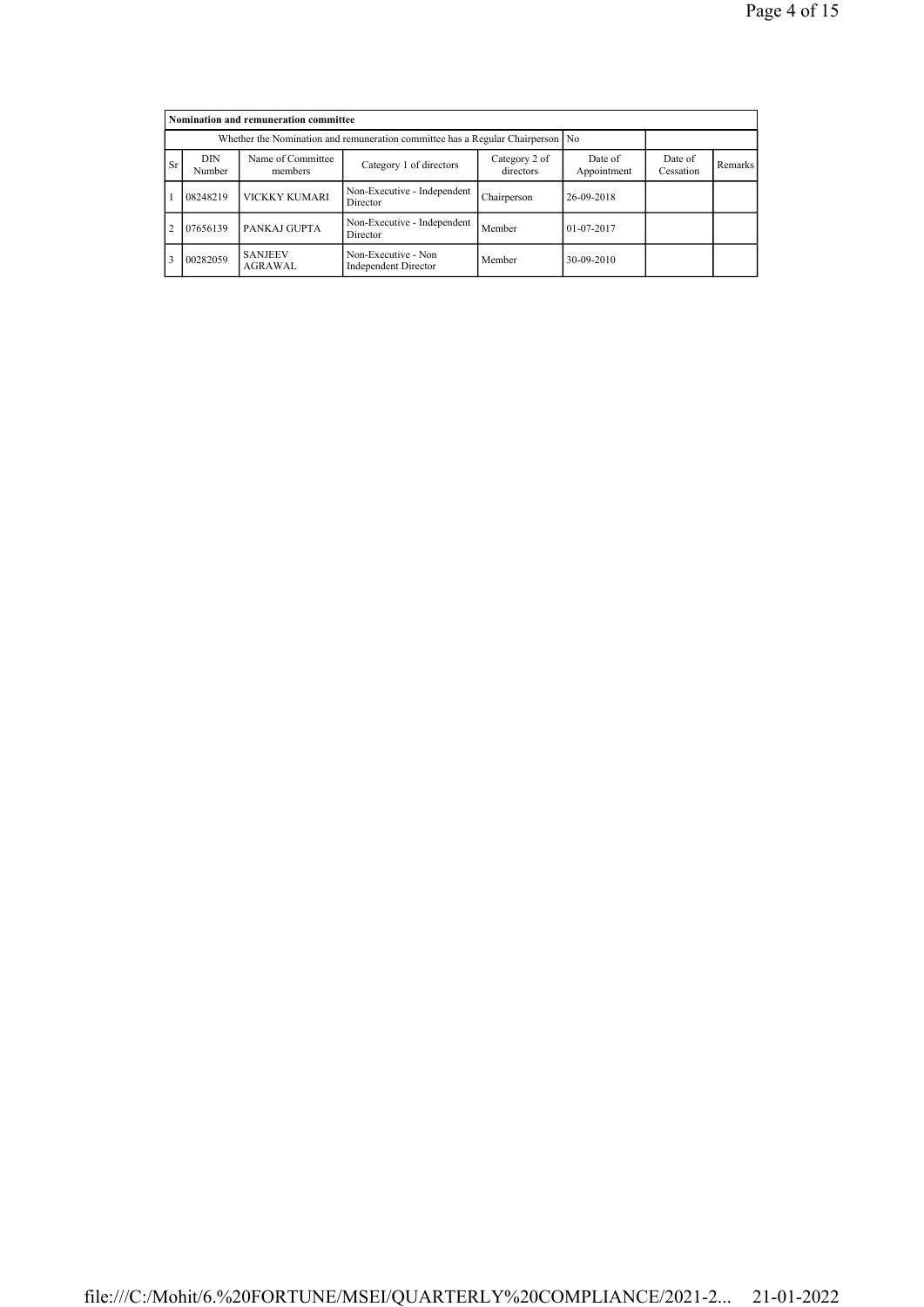|                |                                                                                                               | <b>Stakeholders Relationship Committee</b>                                   |                                             |             |                        |                      |         |
|----------------|---------------------------------------------------------------------------------------------------------------|------------------------------------------------------------------------------|---------------------------------------------|-------------|------------------------|----------------------|---------|
|                |                                                                                                               | Whether the Stakeholders Relationship Committee has a Regular Chairperson No |                                             |             |                        |                      |         |
| Sr.            | Name of Committee<br><b>DIN</b><br>Category 2 of<br>Category 1 of directors<br>directors<br>Number<br>members |                                                                              |                                             |             | Date of<br>Appointment | Date of<br>Cessation | Remarks |
|                | 08248219                                                                                                      | VICKKY KUMARI                                                                | Non-Executive - Independent<br>Director     | Chairperson | 26-09-2018             |                      |         |
| $\overline{2}$ | 00282059                                                                                                      | <b>SANJEEV</b><br>AGRAWAL                                                    | Non-Executive - Non<br>Independent Director | Member      | 30-09-2010             |                      |         |
| 3              | 08153024                                                                                                      | NISHANT GOYAL                                                                | <b>Executive Director</b>                   | Member      | 25-05-2018             |                      |         |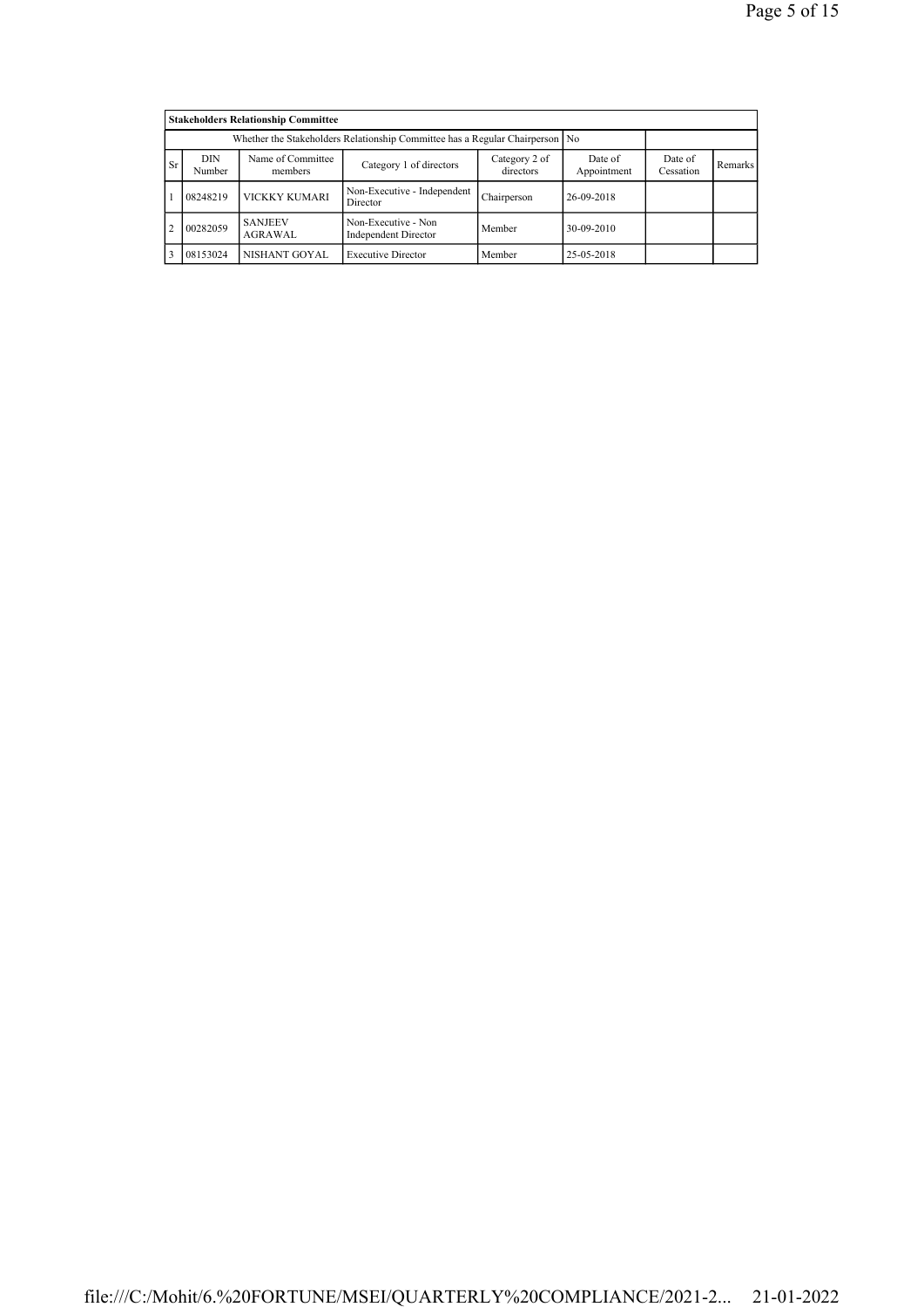|           | <b>Risk Management Committee</b> |                                                                 |                            |                            |                        |                      |         |  |  |  |
|-----------|----------------------------------|-----------------------------------------------------------------|----------------------------|----------------------------|------------------------|----------------------|---------|--|--|--|
|           |                                  | Whether the Risk Management Committee has a Regular Chairperson |                            |                            |                        |                      |         |  |  |  |
| <b>Sr</b> | DIN<br>Number                    | Name of Committee<br>members                                    | Category 1 of<br>directors | Category 2 of<br>directors | Date of<br>Appointment | Date of<br>Cessation | Remarks |  |  |  |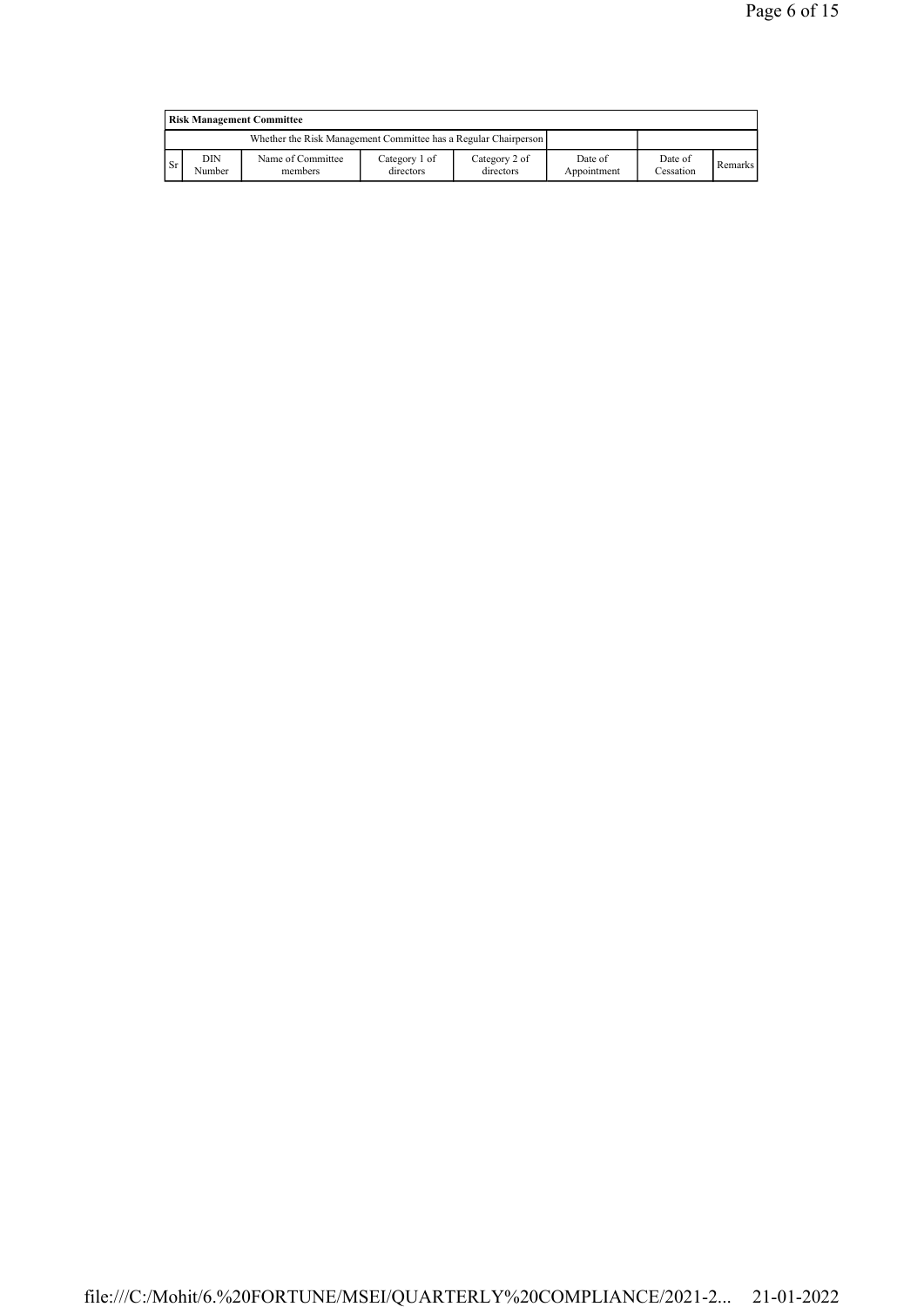|           | Corporate Social Responsibility Committee |                                                                                 |                            |                            |                        |                      |         |  |  |  |
|-----------|-------------------------------------------|---------------------------------------------------------------------------------|----------------------------|----------------------------|------------------------|----------------------|---------|--|--|--|
|           |                                           | Whether the Corporate Social Responsibility Committee has a Regular Chairperson |                            |                            |                        |                      |         |  |  |  |
| <b>Sr</b> | DIN<br>Number                             | Name of Committee<br>members                                                    | Category 1 of<br>directors | Category 2 of<br>directors | Date of<br>Appointment | Date of<br>Cessation | Remarks |  |  |  |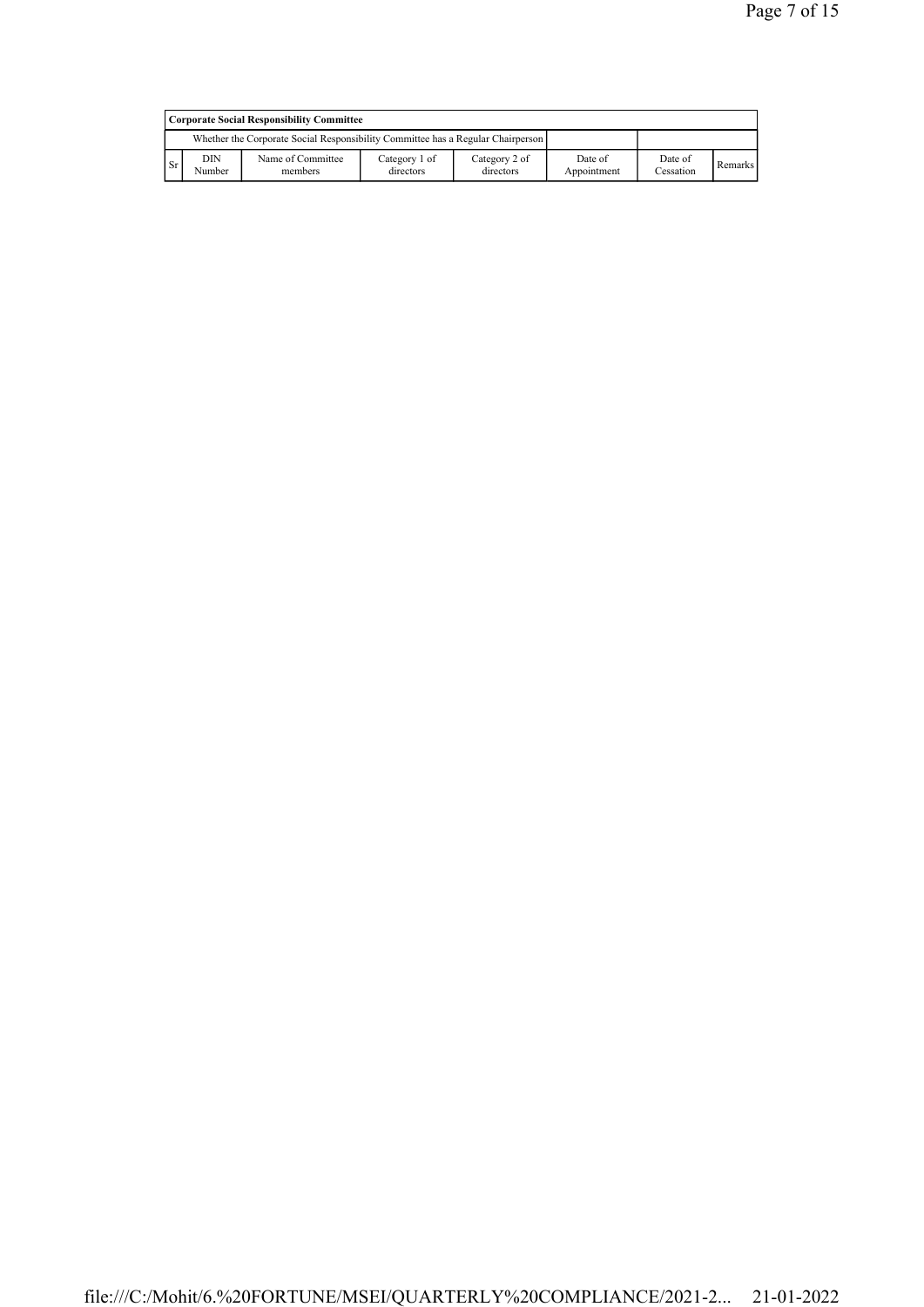| <b>Other Committee</b> |  |                                                                                                                         |  |  |  |  |
|------------------------|--|-------------------------------------------------------------------------------------------------------------------------|--|--|--|--|
|                        |  | Sr DIN Number Name of Committee members Name of other committee Category 1 of directors Category 2 of directors Remarks |  |  |  |  |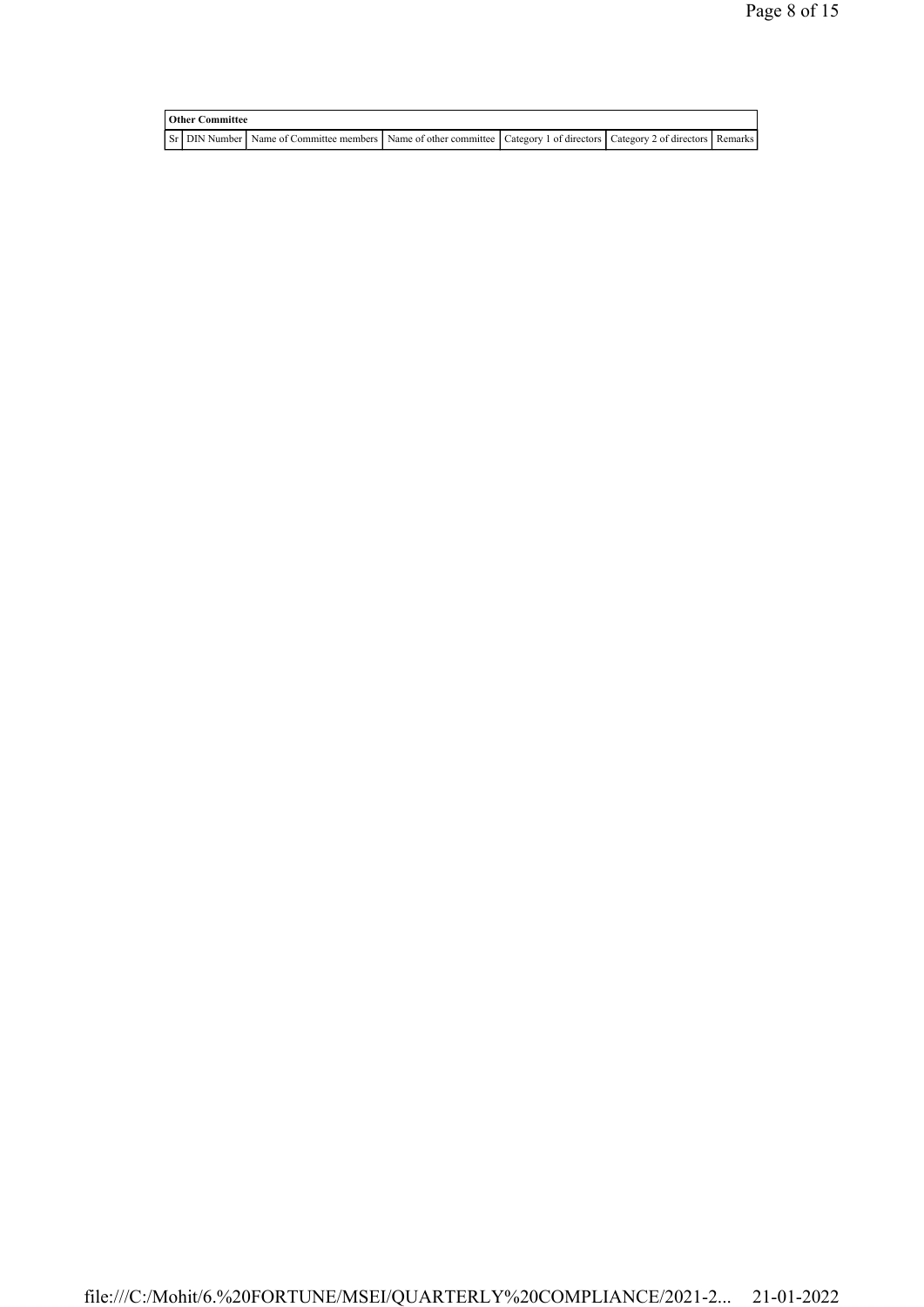|                | Annexure 1                                                        |                                                               |                                                                      |                                       |                                                     |                                                                                      |                                                                        |  |  |  |  |
|----------------|-------------------------------------------------------------------|---------------------------------------------------------------|----------------------------------------------------------------------|---------------------------------------|-----------------------------------------------------|--------------------------------------------------------------------------------------|------------------------------------------------------------------------|--|--|--|--|
|                | <b>Annexure 1</b>                                                 |                                                               |                                                                      |                                       |                                                     |                                                                                      |                                                                        |  |  |  |  |
|                | <b>III. Meeting of Board of Directors</b>                         |                                                               |                                                                      |                                       |                                                     |                                                                                      |                                                                        |  |  |  |  |
|                | Disclosure of notes on meeting of                                 | board of directors explanatory                                |                                                                      |                                       |                                                     |                                                                                      |                                                                        |  |  |  |  |
| Sr             | $Date(s)$ of<br>meeting (if<br>any) in the<br>previous<br>quarter | $Date(s)$ of<br>meeting (if<br>any) in the<br>current quarter | Maximum gap<br>between any two<br>consecutive (in<br>number of days) | Notes for<br>not<br>providing<br>Date | Whether<br>requirement of<br>Quorum met<br>(Yes/No) | Number of Directors<br>present* (All directors<br>including Independent<br>Director) | No. of<br>Independent<br><b>Directors</b><br>attending the<br>meeting* |  |  |  |  |
|                | 12-08-2021                                                        |                                                               |                                                                      |                                       | Yes                                                 | 4                                                                                    | 2                                                                      |  |  |  |  |
| $\overline{2}$ |                                                                   | 09-11-2021                                                    | 88                                                                   |                                       | Yes                                                 | 4                                                                                    | 2                                                                      |  |  |  |  |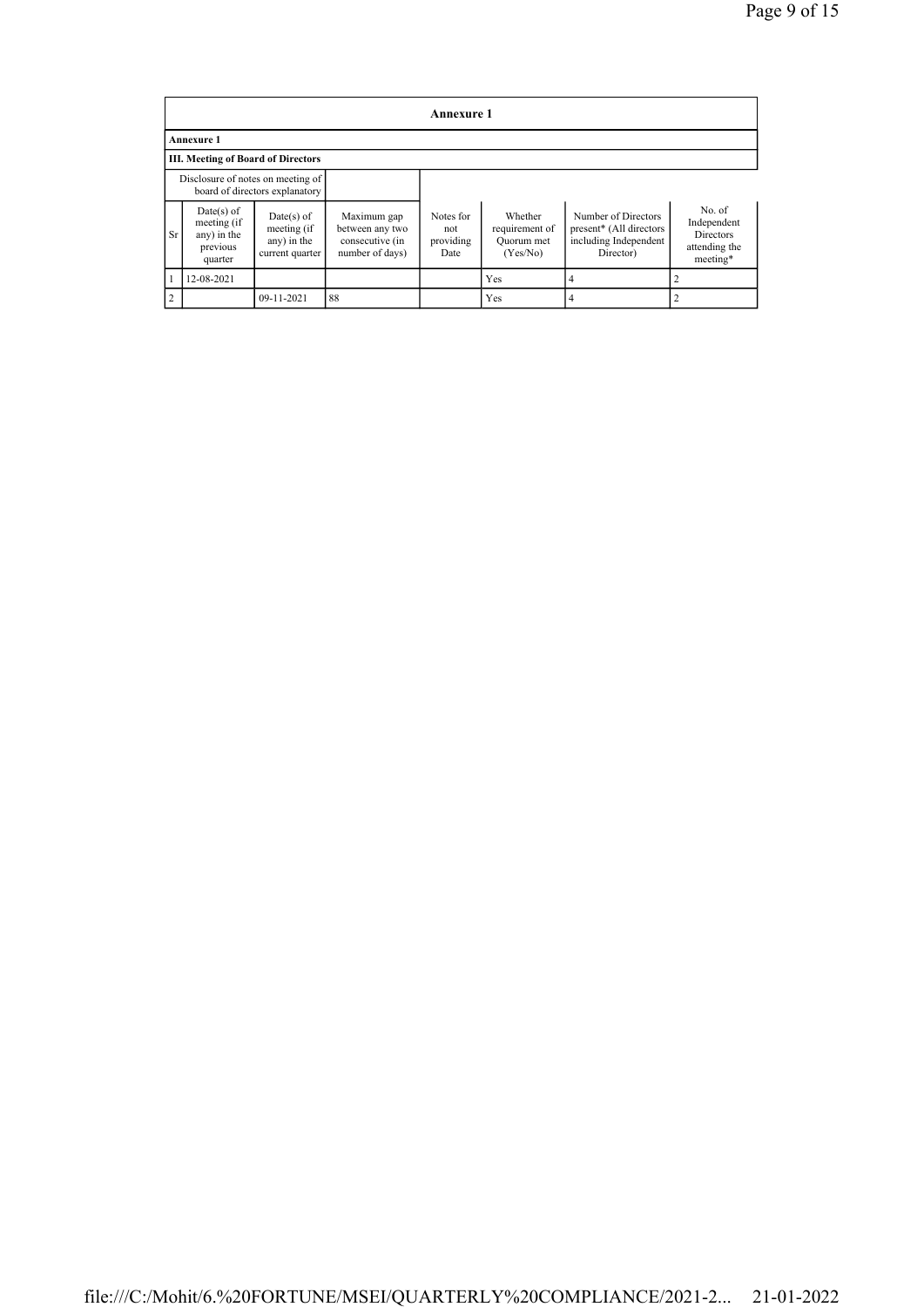|                | <b>Annexure 1</b>                                |                                                                                                                  |                                                                            |                               |                                       |                                                          |                                                                                                      |                                                                 |  |  |  |
|----------------|--------------------------------------------------|------------------------------------------------------------------------------------------------------------------|----------------------------------------------------------------------------|-------------------------------|---------------------------------------|----------------------------------------------------------|------------------------------------------------------------------------------------------------------|-----------------------------------------------------------------|--|--|--|
|                | <b>IV. Meeting of Committees</b>                 |                                                                                                                  |                                                                            |                               |                                       |                                                          |                                                                                                      |                                                                 |  |  |  |
|                |                                                  |                                                                                                                  |                                                                            |                               |                                       | Disclosure of notes on meeting of committees explanatory |                                                                                                      |                                                                 |  |  |  |
| Sr             | Name of<br>Committee                             | $Date(s)$ of meeting<br>(Enter dates of<br>Previous quarter<br>and Current quarter<br>in chronological<br>order) | Maximum gap<br>between any<br>two<br>consecutive (in<br>number of<br>days) | Name of<br>other<br>committee | Reson for<br>not<br>providing<br>date | Whether<br>requirement of<br>Quorum met<br>(Yes/No)      | Number of<br><b>Directors</b><br>present* (All<br>directors<br>including<br>Independent<br>Director) | No. of<br>Independent<br>Directors<br>attending the<br>meeting* |  |  |  |
| $\mathbf{1}$   | Audit<br>Committee                               | 12-08-2021                                                                                                       |                                                                            |                               |                                       | Yes                                                      | 3                                                                                                    | $\overline{c}$                                                  |  |  |  |
| $\overline{2}$ | Audit<br>Committee                               | 09-11-2021                                                                                                       | 88                                                                         |                               |                                       | Yes                                                      | 3                                                                                                    | $\overline{2}$                                                  |  |  |  |
| $\overline{3}$ | Nomination<br>and<br>remuneration<br>committee   | 09-11-2021                                                                                                       |                                                                            |                               |                                       | Yes                                                      | 3                                                                                                    | $\overline{2}$                                                  |  |  |  |
| 4              | <b>Stakeholders</b><br>Relationship<br>Committee | $09 - 11 - 2021$                                                                                                 |                                                                            |                               |                                       | Yes                                                      | 3                                                                                                    |                                                                 |  |  |  |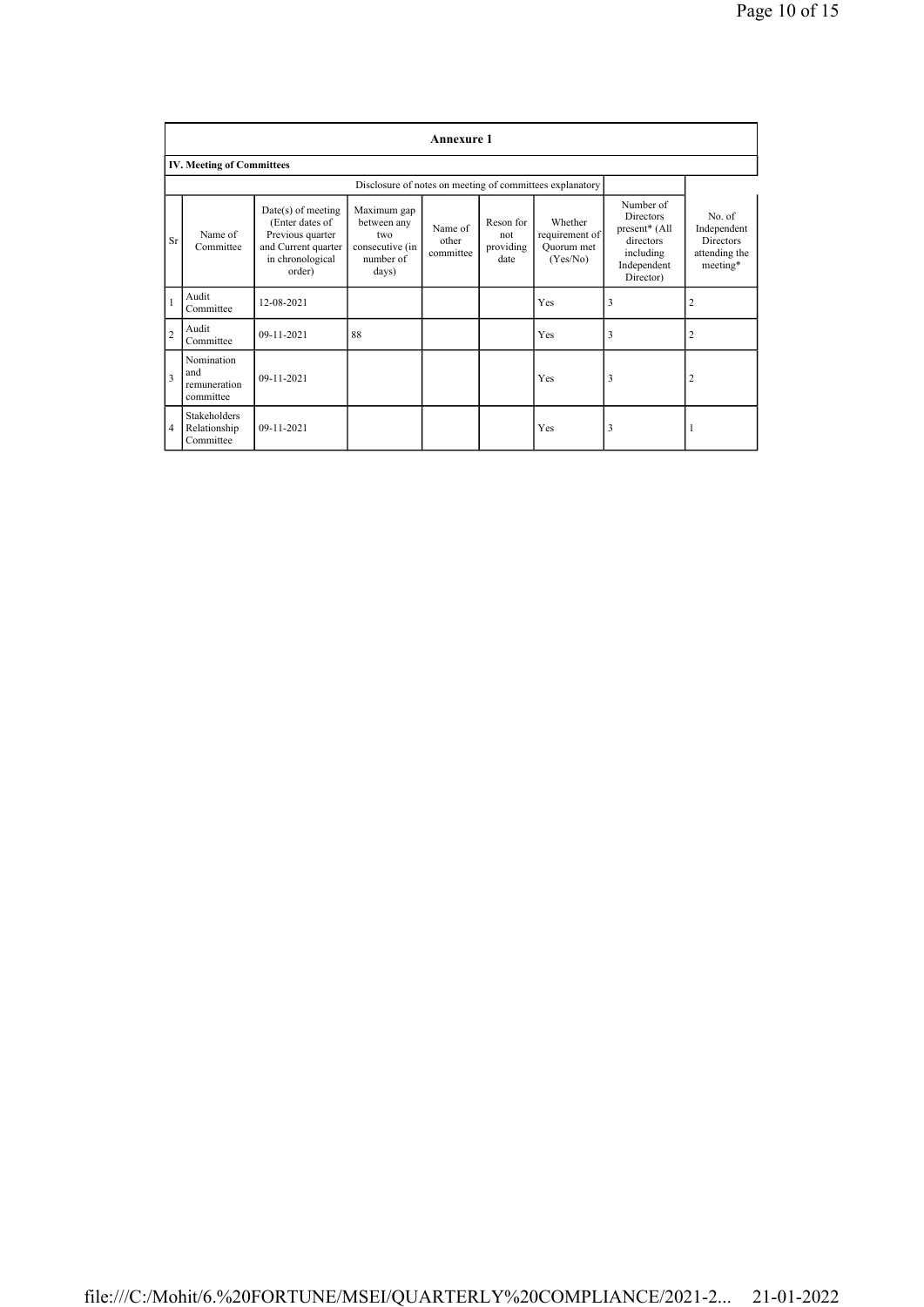|                | Annexure 1                                                                                                |                                  |                                                                    |  |  |  |  |  |  |
|----------------|-----------------------------------------------------------------------------------------------------------|----------------------------------|--------------------------------------------------------------------|--|--|--|--|--|--|
|                | <b>V. Related Party Transactions</b>                                                                      |                                  |                                                                    |  |  |  |  |  |  |
|                | Subject                                                                                                   | Compliance status<br>(Yes/No/NA) | If status is "No" details of non-<br>compliance may be given here. |  |  |  |  |  |  |
|                | Whether prior approval of audit committee obtained                                                        | NA                               |                                                                    |  |  |  |  |  |  |
| $\overline{2}$ | Whether shareholder approval obtained for material RPT                                                    | NA                               |                                                                    |  |  |  |  |  |  |
|                | Whether details of RPT entered into pursuant to omnibus approval<br>have been reviewed by Audit Committee | <b>NA</b>                        |                                                                    |  |  |  |  |  |  |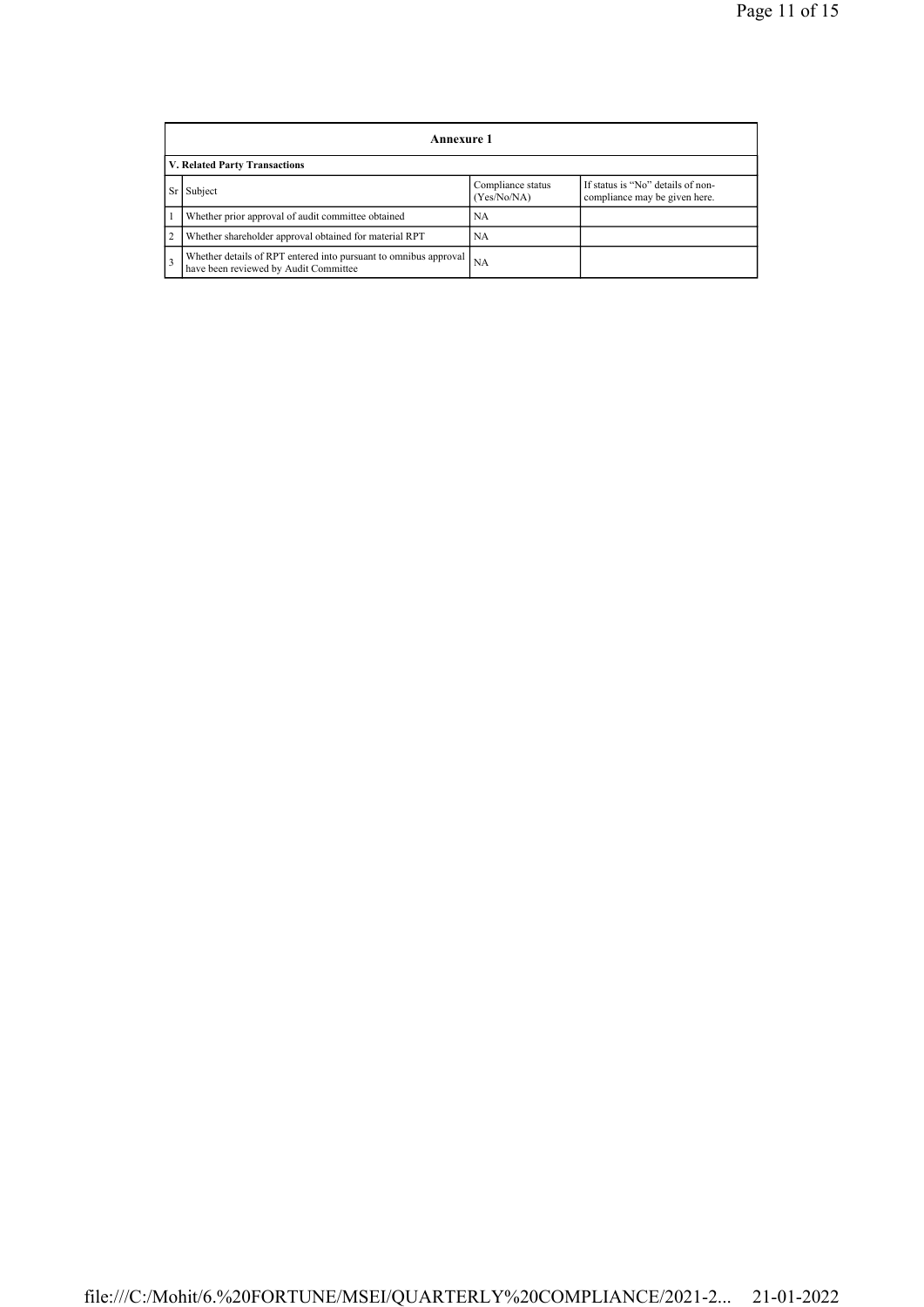|                | <b>Annexure 1</b>                                                                                                                                                                                               |                               |  |  |  |  |  |  |  |  |
|----------------|-----------------------------------------------------------------------------------------------------------------------------------------------------------------------------------------------------------------|-------------------------------|--|--|--|--|--|--|--|--|
|                | <b>VI. Affirmations</b>                                                                                                                                                                                         |                               |  |  |  |  |  |  |  |  |
|                | Sr Subject                                                                                                                                                                                                      | Compliance status<br>(Yes/No) |  |  |  |  |  |  |  |  |
| $\mathbf{1}$   | The composition of Board of Directors is in terms of SEBI (Listing obligations and disclosure requirements)<br>Regulations, 2015                                                                                | Yes                           |  |  |  |  |  |  |  |  |
| $\overline{2}$ | The composition of the following committees is in terms of SEBI(Listing obligations and disclosure<br>requirements) Regulations, 2015 a. Audit Committee                                                        | Yes                           |  |  |  |  |  |  |  |  |
| 3              | The composition of the following committees is in terms of SEBI(Listing obligations and disclosure<br>requirements) Regulations, 2015. b. Nomination & remuneration committee                                   | Yes                           |  |  |  |  |  |  |  |  |
| $\overline{4}$ | The composition of the following committees is in terms of SEBI(Listing obligations and disclosure<br>requirements) Regulations, 2015. c. Stakeholders relationship committee                                   | Yes                           |  |  |  |  |  |  |  |  |
| 5              | The composition of the following committees is in terms of SEBI(Listing obligations and disclosure<br>requirements) Regulations, 2015. d. Risk management committee (applicable to the top 500 listed entities) | <b>NA</b>                     |  |  |  |  |  |  |  |  |
| 6              | The committee members have been made aware of their powers, role and responsibilities as specified in SEBI<br>(Listing obligations and disclosure requirements) Regulations, 2015.                              | Yes                           |  |  |  |  |  |  |  |  |
| $\overline{7}$ | The meetings of the board of directors and the above committees have been conducted in the manner as specified<br>in SEBI (Listing obligations and disclosure requirements) Regulations, 2015.                  | Yes                           |  |  |  |  |  |  |  |  |
| 8              | This report and/or the report submitted in the previous quarter has been placed before Board of Directors.                                                                                                      | Yes                           |  |  |  |  |  |  |  |  |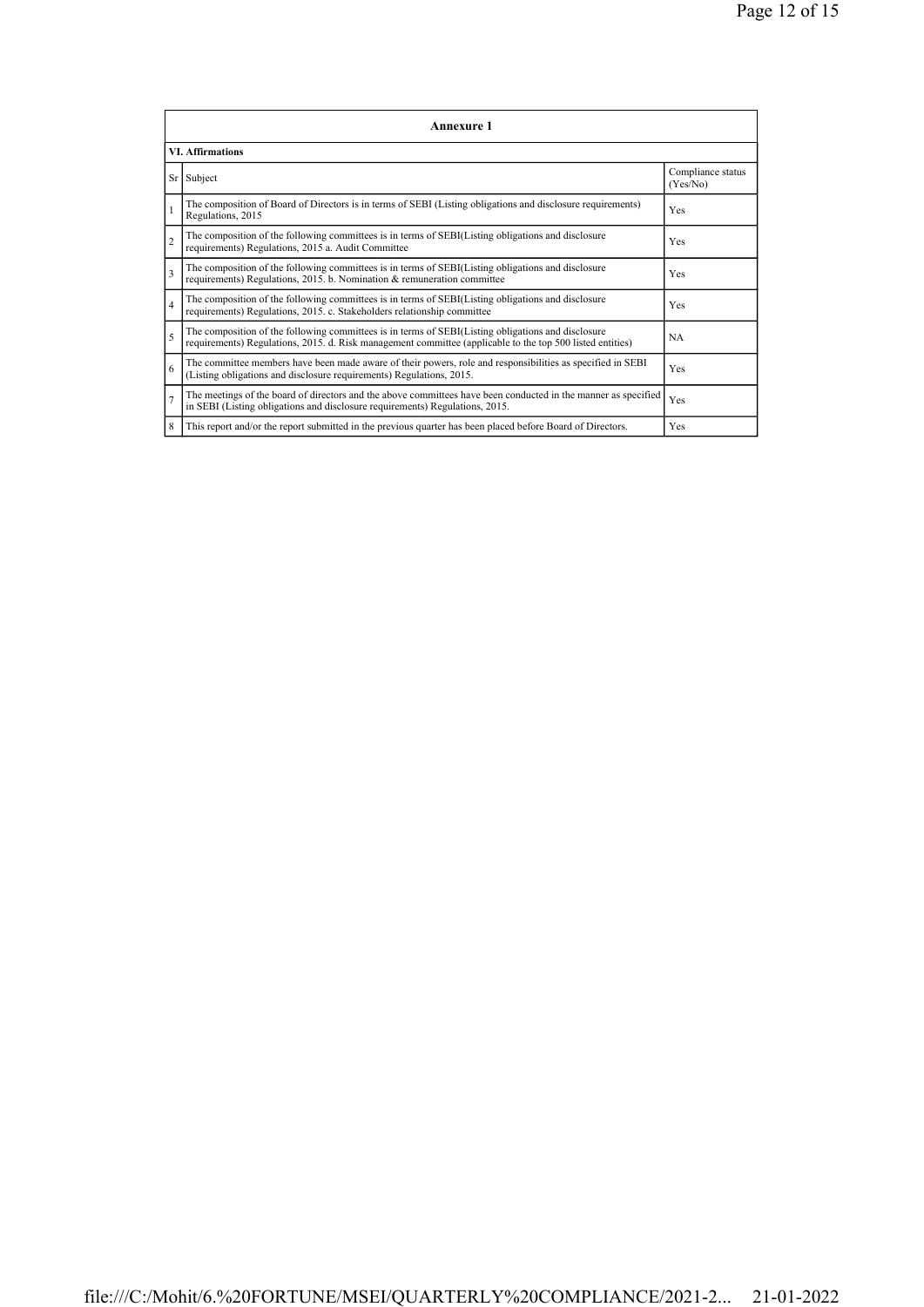| <b>Annexure 1</b> |                   |                                          |
|-------------------|-------------------|------------------------------------------|
| <b>Sr</b>         | Subject           | Compliance status                        |
|                   | Name of signatory | Bhati                                    |
|                   | Designation       | Company Secretary and Compliance Officer |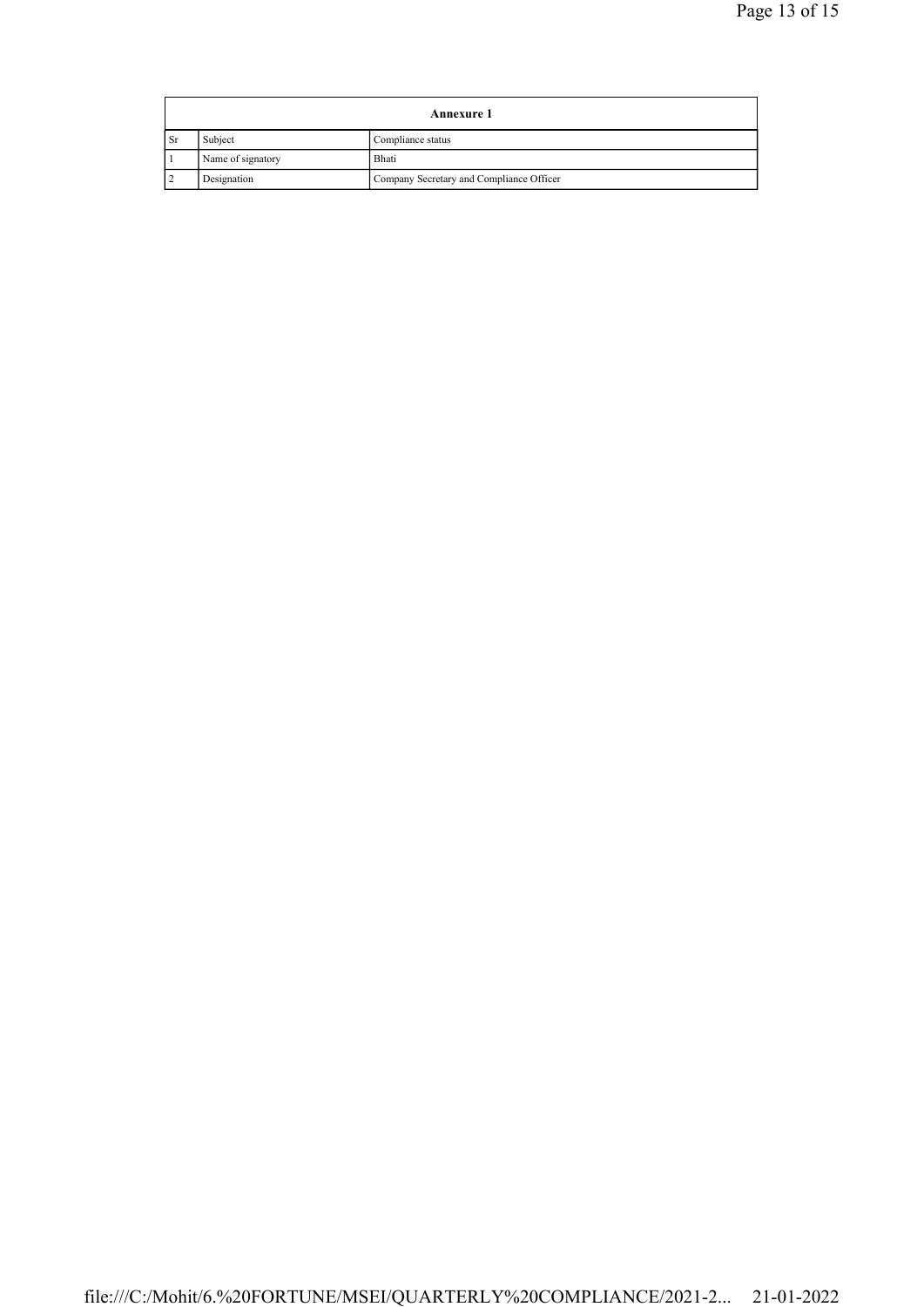| <b>Signatory Details</b> |                                          |  |
|--------------------------|------------------------------------------|--|
| Name of signatory        | Bharti                                   |  |
| Designation of person    | Company Secretary and Compliance Officer |  |
| Place                    | Delhi                                    |  |
| Date                     | 21-01-2022                               |  |